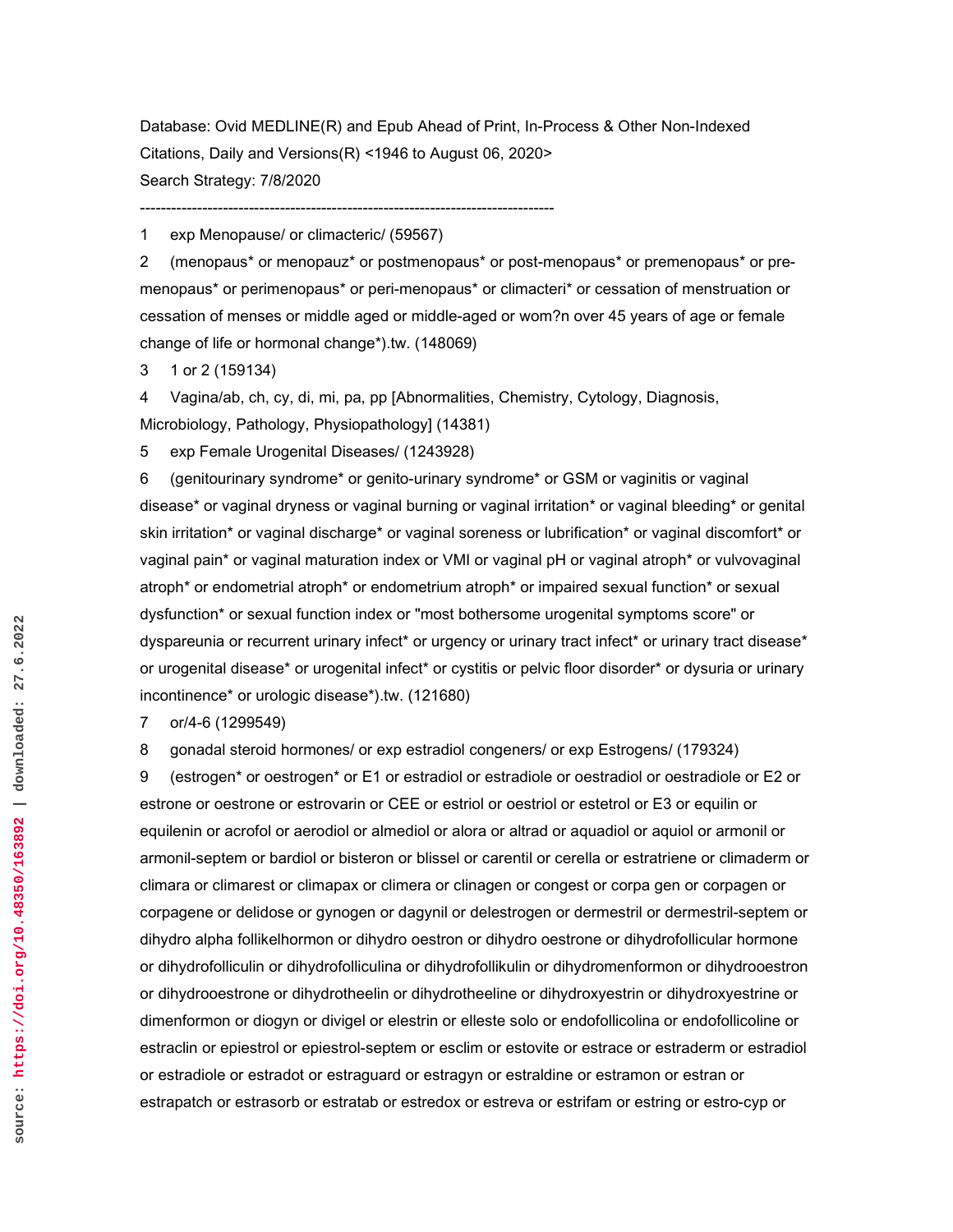estrodose or estrofem or estroform or estrogel or estrogil or estrogyne or estrolan or estrovarin or estrovite or evafilm or evamist or evepia or evorel or fem 7 or fematab or fematrix or femavit or femestral or femestrol or femiderm or feminova or femoston mono or fempatch or femring or femsept or femsete or femseven or femtran or folanyl or follicormon erba or folliculin or follicyclin or follicycline or ginaikos or ginedisc or gynergon or gynodiol or gynoestryl or gynoflor or gynokadin or gynpolar or imvexxy or innofem or kadefemin or kestrone or lamdiol or lenzetto or estrogel or lindisc or linoladiol or ovocycline or lyrelle or macrodiol or menaval-20 or meno-mpa or menodin tts or menorest or menoring or menostar or mestrace or minivelle or montadiol or nsc 20293 or nsc20293 or oesclim or oestergon or oestraclin or oestradiol or oestring or oestrodose or oestrofeminal or oestro-feminal or oestroform or oestrogel or oestro-gynaedron or oestrogynaedron or oestroglandol or ogen or ormogamma or oromone or ortho-gynest or ovahormon or ovasterol or ovestin or ovociclina or ovocicline or ovocyclin or ovocycline or ovocylin or ovocyline or perlatanol or prelestrin or premarin or presomen or primofol or primogyn or primogyne or profolid or profoliol or progens or proginon or progynon or progynova or provames or riselle or sandrena or sisare or syndiol or systen or thais or thaissept or tradelia or transannon or unigen or vagifem or valergen or vivelle or vivelle-dot or vivelledot or wehgen or yuvafem or zumenon).tw. (305652)

- 10 8 or 9 (365590)
- 11 vaginal.tw. (90945)
- 12 10 and 11 (8100)
- 13 3 and 7 and 12 (1866)

\*\*\*\*\*\*\*\*\*\*\*\*\*\*\*\*\*\*\*\*\*\*\*\*\*\*\*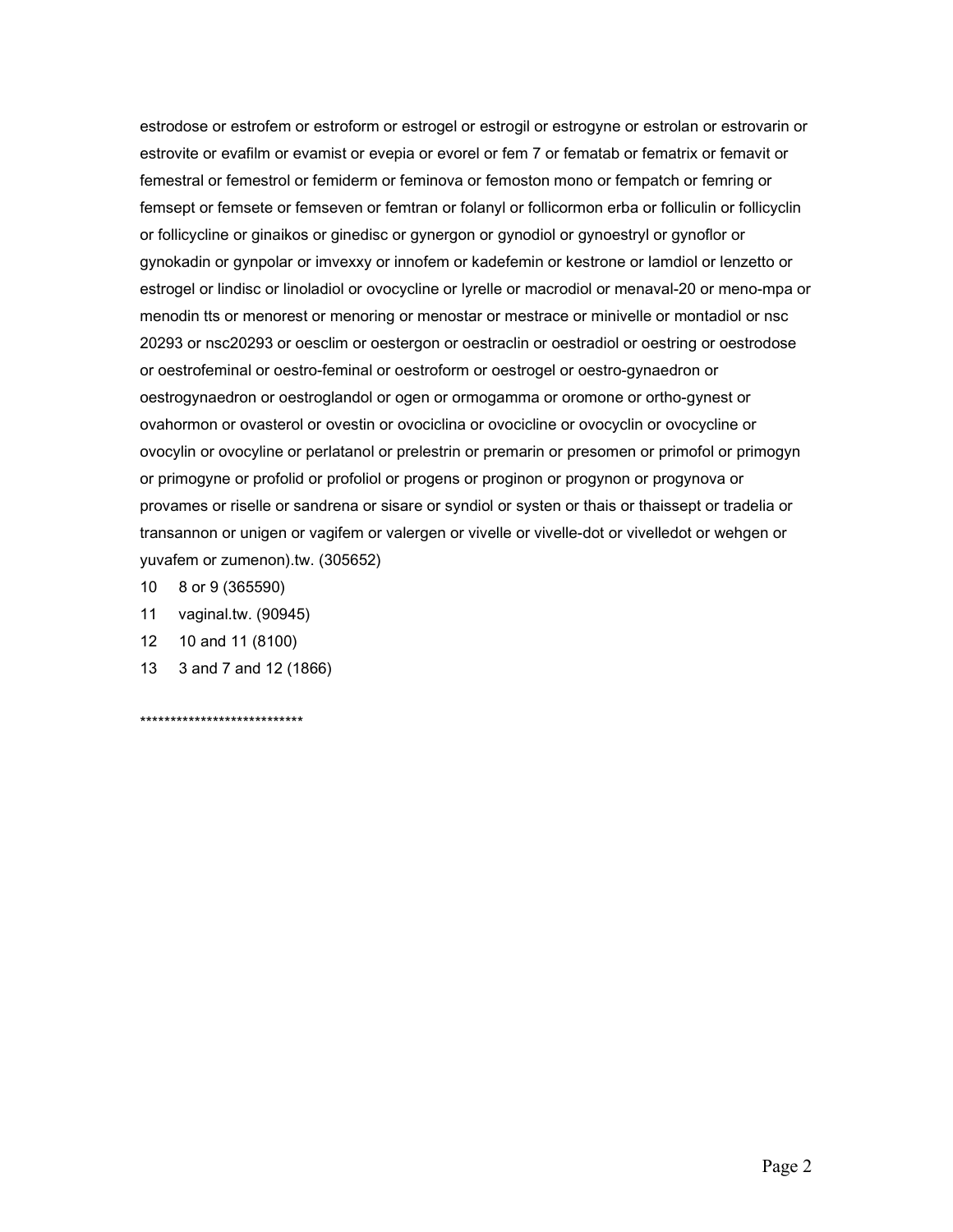Database: Embase <1974 to 2020 August 06> Search Strategy: 7/8/2020

--------------------------------------------------------------------------------

1 exp "menopause and climacterium"/ or exp menopause related disorder/ (136241)

2 (menopaus\* or menopauz\* or postmenopaus\* or post-menopaus\* or premenopaus\* or premenopaus\* or perimenopaus\* or peri-menopaus\* or climacteri\* or cessation of menstruation or cessation of menses or middle aged or middle-aged or wom?n over 45 years of age or female change of life or hormonal change\*).tw. (204582)

3 1 or 2 (234343)

4 vagina cytology/ (1673)

5 exp urogenital tract disease/ (2375013)

6 (genitourinary syndrome\* or genito-urinary syndrome\* or GSM or vaginitis or vaginal disease\* or vaginal dryness or vaginal burning or vaginal irritation\* or vaginal bleeding or genital skin irritation\* or vaginal discharge\* or vaginal soreness or lubrification\* or vaginal discomfort\* or vaginal pain\* or vaginal maturation index or VMI or vaginal pH or vaginal atroph\* or vulvovaginal atroph\* or endometrial atroph\* or endometrium atroph\* or impaired sexual function\* or sexual dysfunction\* or sexual function index or "most bothersome urogenital symptoms score" or dyspareunia or recurrent urinary infect\* or urgency or urinary tract infect\* or urinary tract disease\* or urogenital disease\* or urogenital infect\* or cystitis or pelvic floor disorder\* or dysuria or urinary incontinence\* or urologic disease\*).tw. (184616)

7 or/4-6 (2408720)

8 exp Estrogen/ (258900)

9 (estrogen\* or oestrogen\* or E1 or estradiol or estradiole or oestradiol or oestradiole or E2 or estrone or oestrone or estrovarin or CEE or estriol or oestriol or estetrol or E3 or equilin or equilenin or acrofol or aerodiol or almediol or alora or altrad or aquadiol or aquiol or armonil or armonil-septem or bardiol or bisteron or blissel or carentil or cerella or estratriene or climaderm or climara or climarest or climapax or climera or clinagen or congest or corpa gen or corpagen or corpagene or delidose or gynogen or dagynil or delestrogen or dermestril or dermestril-septem or dihydro alpha follikelhormon or dihydro oestron or dihydro oestrone or dihydrofollicular hormone or dihydrofolliculin or dihydrofolliculina or dihydrofollikulin or dihydromenformon or dihydrooestron or dihydrooestrone or dihydrotheelin or dihydrotheeline or dihydroxyestrin or dihydroxyestrine or dimenformon or diogyn or divigel or elestrin or elleste solo or endofollicolina or endofollicoline or estraclin or epiestrol or epiestrol-septem or esclim or estovite or estrace or estraderm or estradiol or estradiole or estradot or estraguard or estragyn or estraldine or estramon or estran or estrapatch or estrasorb or estratab or estredox or estreva or estrifam or estring or estro-cyp or estrodose or estrofem or estroform or estrogel or estrogil or estrogyne or estrolan or estrovarin or estrovite or evafilm or evamist or evepia or evorel or fem 7 or fematab or fematrix or femavit or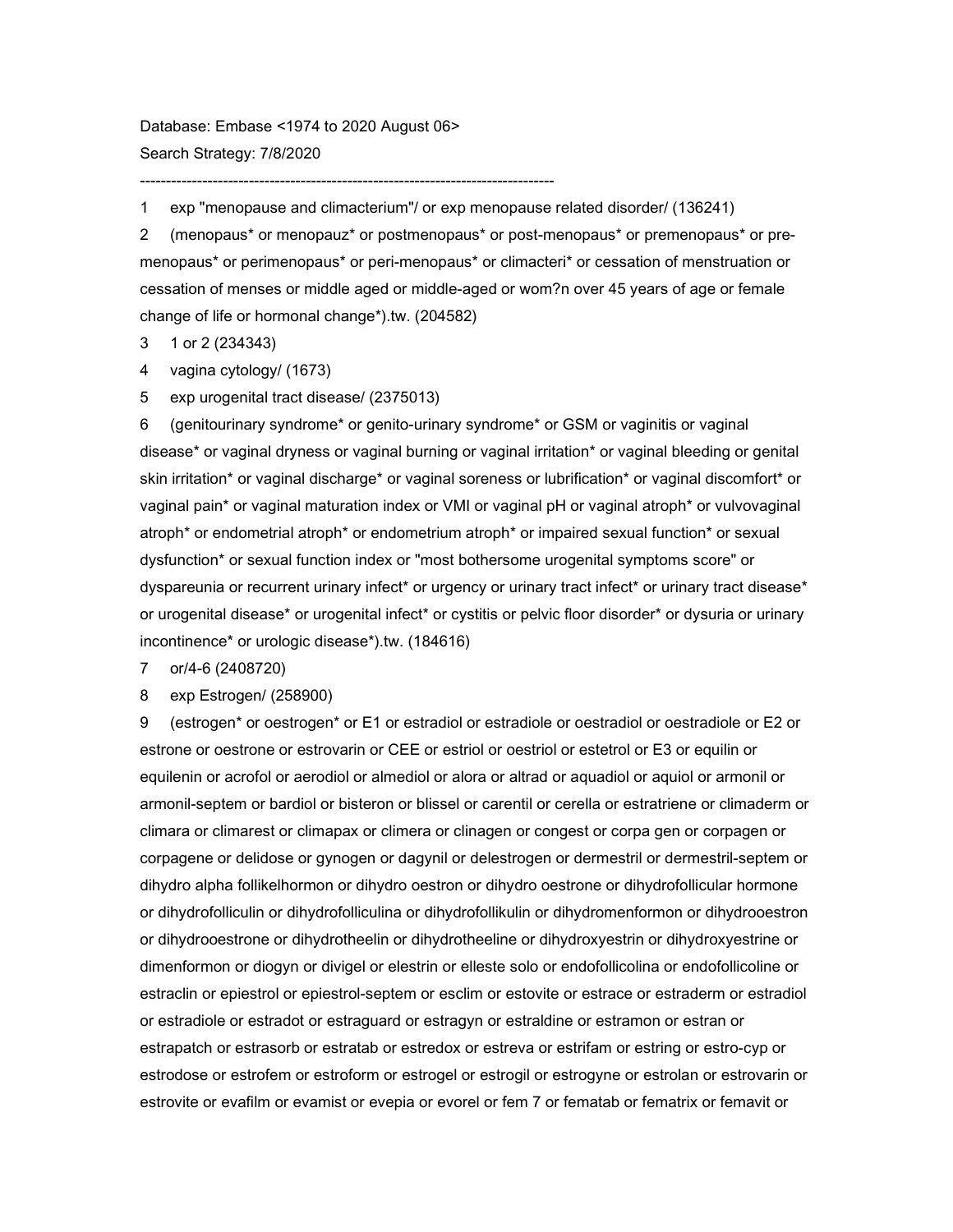femestral or femestrol or femiderm or feminova or femoston mono or fempatch or femring or femsept or femsete or femseven or femtran or folanyl or follicormon erba or folliculin or follicyclin or follicycline or ginaikos or ginedisc or gynergon or gynodiol or gynoestryl or gynoflor or gynokadin or gynpolar or imvexxy or innofem or kadefemin or kestrone or lamdiol or lenzetto or estrogel or lindisc or linoladiol or ovocycline or lyrelle or macrodiol or menaval-20 or meno-mpa or menodin tts or menorest or menoring or menostar or mestrace or minivelle or montadiol or nsc 20293 or nsc20293 or oesclim or oestergon or oestraclin or oestradiol or oestring or oestrodose or oestrofeminal or oestro-feminal or oestroform or oestrogel or oestro-gynaedron or oestrogynaedron or oestroglandol or ogen or ormogamma or oromone or ortho-gynest or ovahormon or ovasterol or ovestin or ovociclina or ovocicline or ovocyclin or ovocycline or ovocylin or ovocyline or perlatanol or prelestrin or premarin or presomen or primofol or primogyn or primogyne or profolid or profoliol or progens or proginon or progynon or progynova or provames or riselle or sandrena or sisare or syndiol or systen or thais or thaissept or tradelia or transannon or unigen or vagifem or valergen or vivelle or vivelle-dot or vivelledot or wehgen or yuvafem or zumenon).tw. (375511)

- 8 or 9 (463315)  $10$
- 11 vaginal.tw. (129848)
- $12<sup>12</sup>$ 10 and 11 (11869)
- $13<sup>7</sup>$ 3 and 7 and 12 (3453)

\*\*\*\*\*\*\*\*\*\*\*\*\*\*\*\*\*\*\*\*\*\*\*\*\*\*\*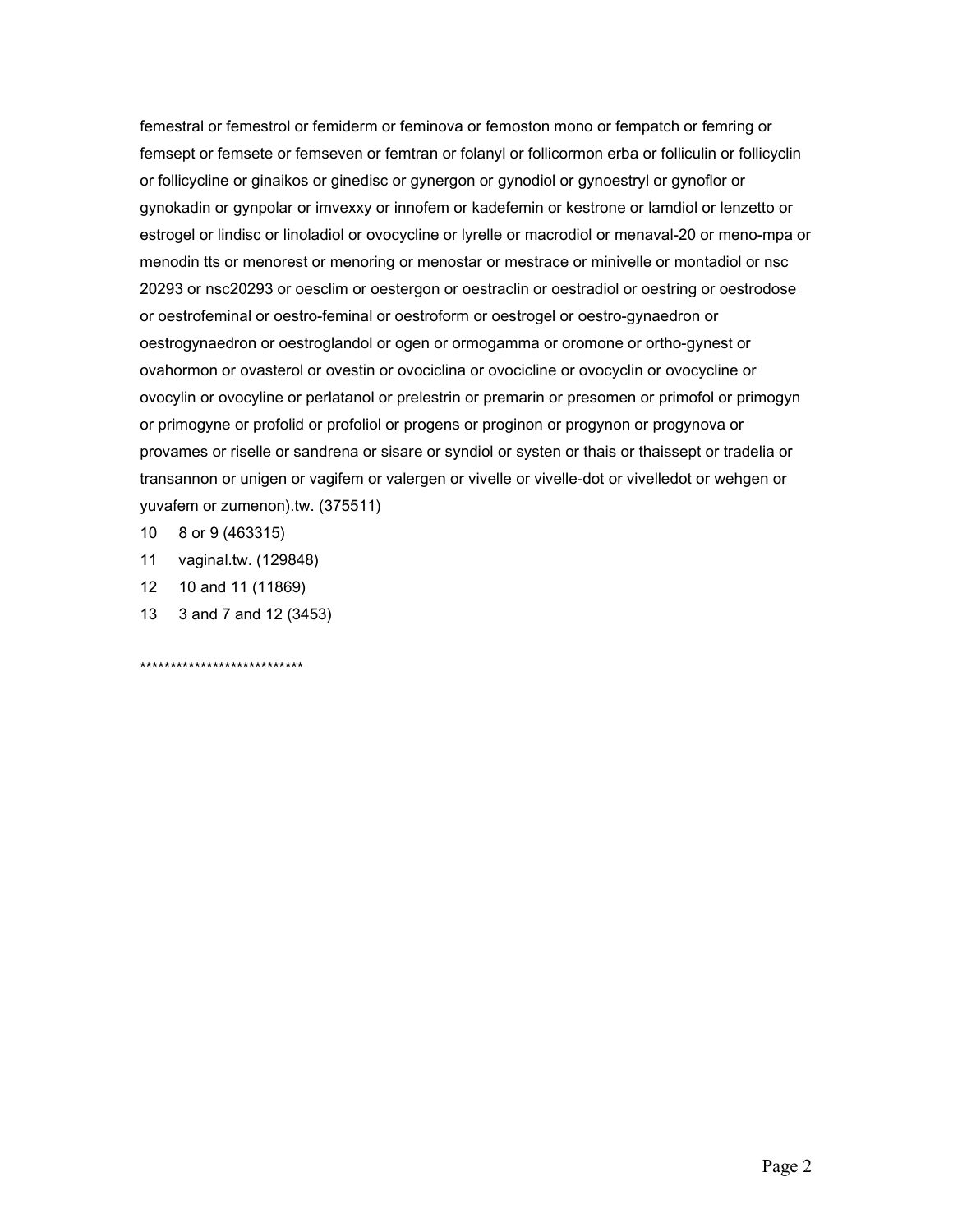## Cochrane Library 7.8.2020

Date Run: 07/08/2020 20:41:30

- ID Search Hits
- #1 MeSH descriptor: [Menopause] explode all trees 6875
- #2 MeSH descriptor: [Climacteric] explode all trees 7098
- #3 (menopaus\* or menopauz\* or postmenopaus\* or post-menopaus\* or premenopaus\* or premenopaus\* or perimenopaus\* or peri-menopaus\* or climacteri\* or cessation of menstruation or cessation of menses or middle aged or middle-aged or wom?n over 45 years of age or female change of life or hormonal change\*):ti,ab,kw 465686
- #4 #1 or #2 or #3 465686
- #5 MeSH descriptor: [Vagina] explode all trees and with qualifier(s): [abnormalities AB, cytology - CY, microbiology - MI, pathology - PA, physiopathology - PP, chemistry - CH] 551
- #6 MeSH descriptor: [Female Urogenital Diseases] explode all trees 43283
- #7 (genitourinary syndrome\* or genito-urinary syndrome\* or GSM or vaginitis or vaginal disease\* or vaginal dryness or vaginal burning or vaginal irritation\* or irritation? of genital skin or vaginal discharge\* or vaginal soreness or lubrification\* or vaginal discomfort\* or vaginal pain\* or vaginal maturation index or VMI or vaginal pH or vaginal atroph\* or vulvovaginal atroph\* or endometrial atroph\* or endometrium atroph\* or impaired sexual function\* or sexual dysfunction\* or sexual function index or "most bothersome urogenital symptoms score" or dyspareunia or recurrent urinary infect\* or urgency or urinary tract infect\* or urinary tract disease\* or urogenital disease\* or urogenital infect\* or cystitis or pelvic floor disorder\* or dysuria or urinary incontinence\* or urologic disease\*):ti,ab,kw32655
- #8 #5 or #6 or #7 67233
- #9 MeSH descriptor: [Gonadal Steroid Hormones] this term only 416
- #10 MeSH descriptor: [Estradiol Congeners] explode all trees 6457
- #11 MeSH descriptor: [Estrogens] explode all trees 1848
- #12 (estrogen\* or oestrogen\* or E1 or estradiol or estradiole or oestradiol or oestradiole or E2 or estrone or oestrone or estrovarin or CEE or estriol or oestriol or estetrol or E3 or equilin or equilenin):ti,ab,kw 25218
- #13 #9 or #10 or #11 #12 7723
- #14 (vaginal):ti,ab,kw 16650
- #15 #13 and #14 737
- #16 #4 and #8 and #15 484